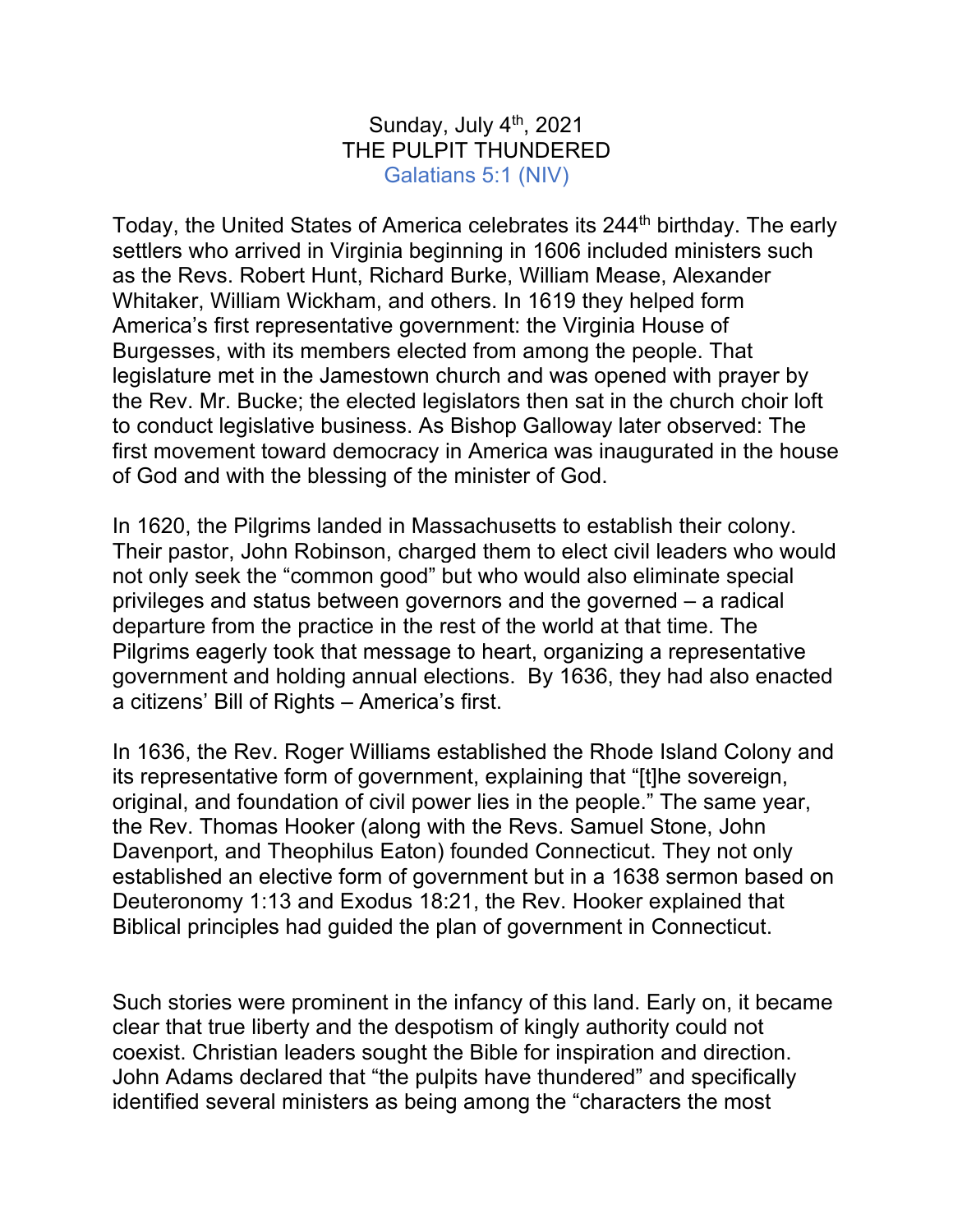conspicuous, the most ardent, and influential" in the "awakening and a revival of American principles and feelings" that led to American independence.

As this country struggled against a powerful foe to gain independence, the church did more than just talk about liberty. The Black Robed Regiment was the name that the British placed on the courageous and patriotic American clergy during the Founding Era (a backhanded reference to the black robes they wore). Significantly, the British blamed the Black Regiment for American Independence, and rightfully so, for modern historians have documented that: "There is not a right asserted in the Declaration of Independence which had not been discussed by the New England clergy before 1763." The rights listed in the Declaration of Independence were nothing more than a listing of sermon topics that had been preached from the pulpit in the two decades leading up to the American Revolution.

In the darkest night of struggle, Commander George Washington said these words:

*"The reflection upon my Situation, & that of this Army, produces many an uneasy hour when all around me are wrapped in Sleep. Few People know the Predicament we are In … If I shall be able to rise superior to these, and many other difficulties, which might be innumerated, I shall most religiously believe that the finger of Providence is in it.*"

We are here today because the "finger of Providence" intervened on our behalf. As the war for independence faded into history, our nation began its journey as a free people. Three days before the inauguration of George Washington as first President, Congress passed a resolution that the first act of government by the House, Senate, and Executive branch would be to attend church services at St. Paul's Chapel. Our journey as a people has not been easy – nor has our pathway been perfect. But the teachings of the Word of God served as a light to lead us out of our darkness and into the blessing of truth. In another dark night of the soul of our nation, President Abraham Lincoln said this:

"My concern is not whether God is on our side; my greatest concern is to be on God's side, for God is always right."